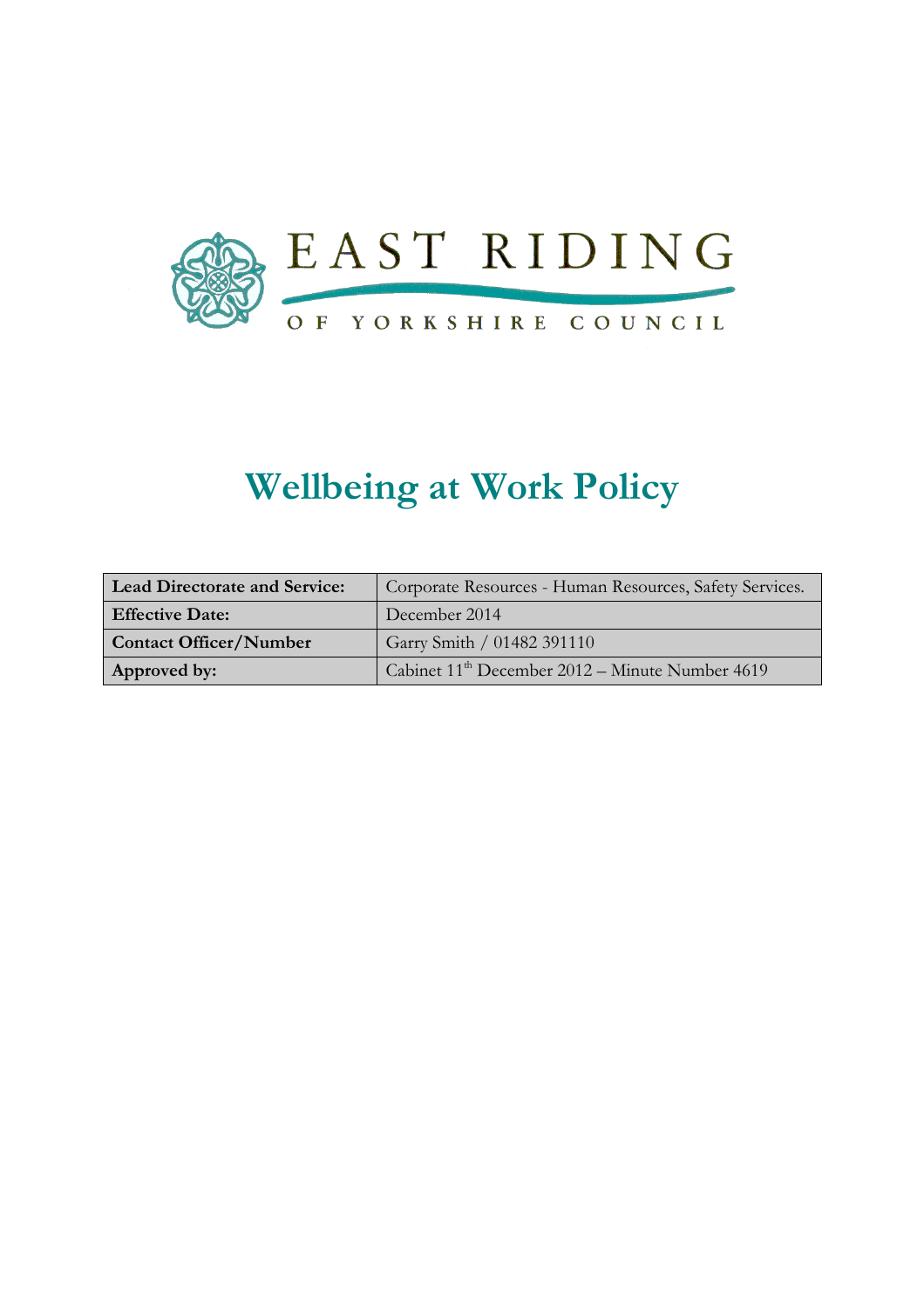| <b>Issued</b> | <b>Review Date</b> | <b>Approval Cabinet</b>         | Comments                    |
|---------------|--------------------|---------------------------------|-----------------------------|
| December      | December           | Cabinet 11 December 2012 Minute | Complete revision of        |
| 2012          | 2014               | 4619                            | previous policy.            |
| December      | December           |                                 | Reviewed with minor         |
| 2014          | 2017               |                                 | grammatical amendments to   |
|               |                    |                                 | text. Review period amended |
|               |                    |                                 | to 3 yearly in accordance   |
|               |                    |                                 | with HR Policies and        |
|               |                    |                                 | Guidance                    |
|               |                    |                                 |                             |
|               |                    |                                 |                             |
|               |                    |                                 |                             |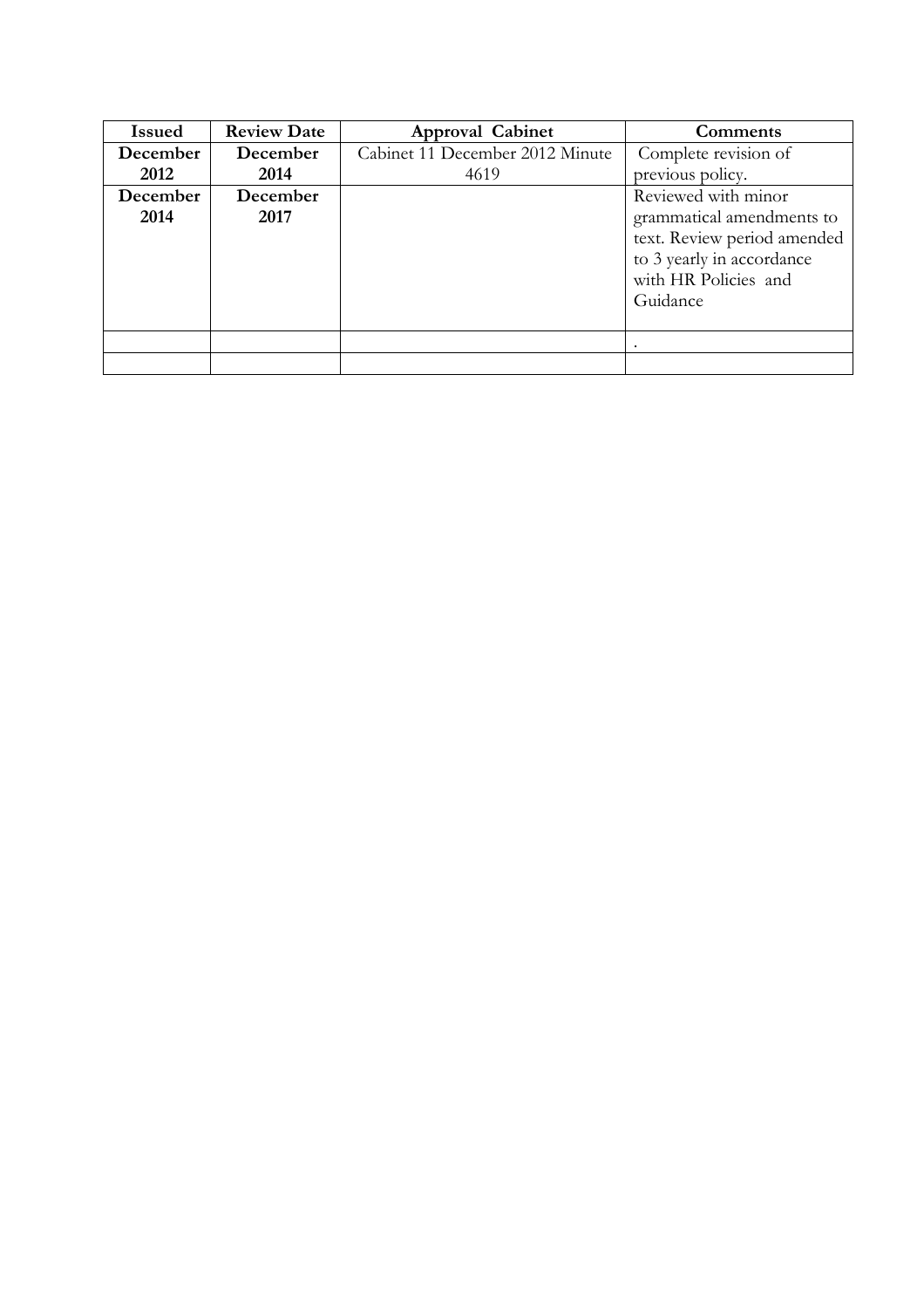## Contents

| 1.  |  |
|-----|--|
| 2.  |  |
| 3.  |  |
| 4.  |  |
| 4.1 |  |
| 4.2 |  |
| 4.3 |  |
| 4.4 |  |
| 4.5 |  |
| 4.6 |  |
| 5.  |  |
| 5.1 |  |
| 5.2 |  |
| 5.3 |  |
| 5.4 |  |

Wellbeing at Work Assessment Process using the Employee Development Review (EDR) ......... 9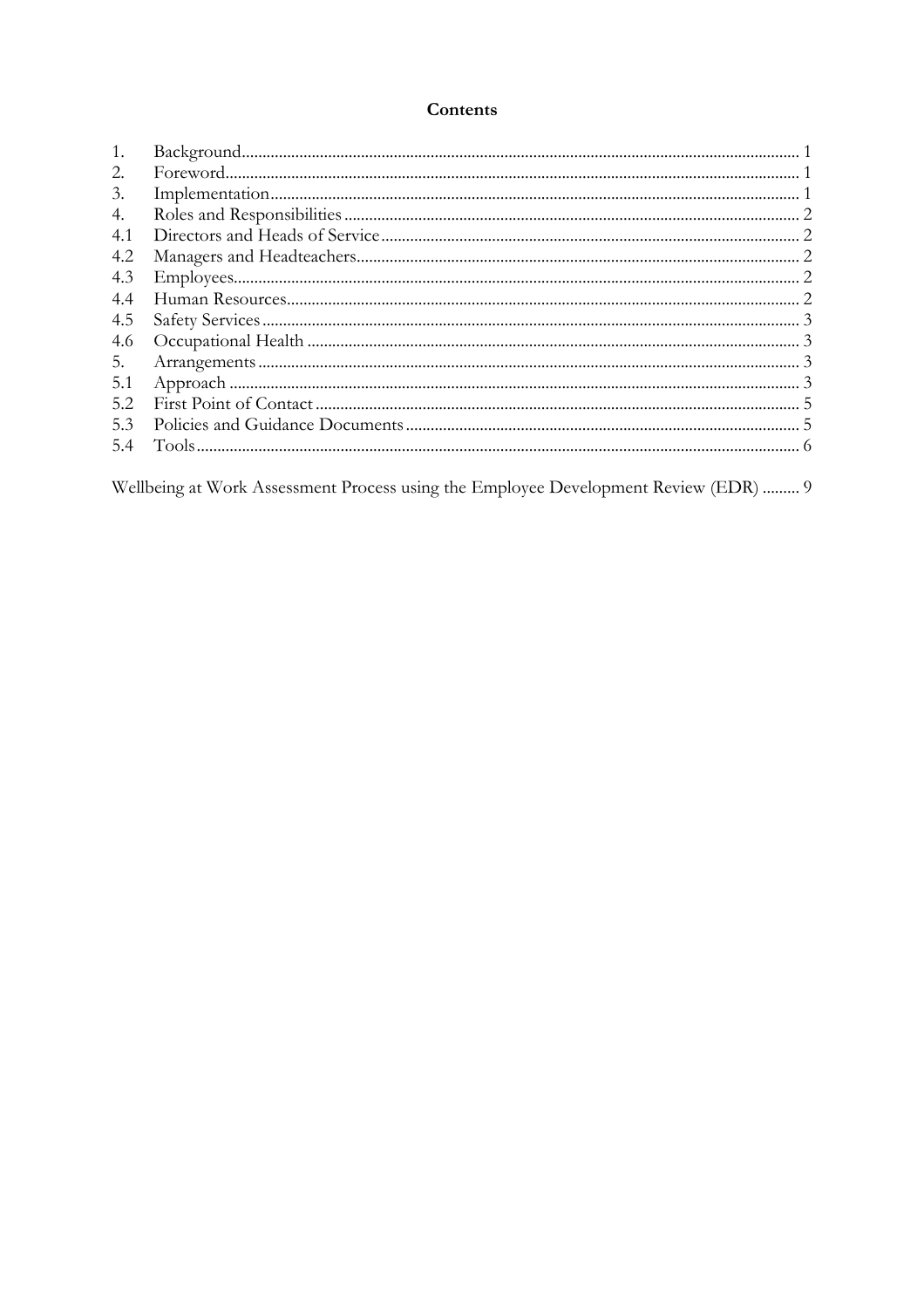## Scope

## This policy applies to all employees of the Council except school based employees unless accepted by the respective governing bodies

#### 1. Background

 Wellbeing is the holistic approach to a healthy and productive workforce. Protection against physical and mental health problems and engaging those with health issues may contribute to reducing the risk of hardship and social exclusion of employees. The potential wellbeing issues identified by the Health and Safety Executive [HSE] include:

- Developing policies to deal with mental health including stress;
- Managing sickness absence;
- Managing musculoskeletal disorders [MSD's];
- Reducing illness and disease in the workplace;
- Dealing with bullying and harassment.

The Management of Health and Safety at Work Regulations are the main legislative requirement when considering wellbeing in the workplace. They require employers to undertake risk assessments which cover significant work related risks. These risks should include employees wellbeing as well as the more obvious health and safety risks.

#### 2. Foreword

 In accordance with the Council's Corporate Safety Policy and the Healthy Workforce Strategy the Council is committed to pursuing continual improvements in health, safety and welfare. This policy supports this commitment and forms part of the Council's health and safety management system.

## 3. Implementation

This policy seeks to achieve the following:

- Affirm the council's commitment to wellbeing;
- Focus on prevention and early intervention to enable staff to continue working;
- Maximise rehabilitation, were appropriate for employees with serious health issues;
- Improve employee recruitment and retention;
- Reduce employee absence;
- Meet legal requirements.

 Directorates are responsible for the implementation of this policy and communication of its content as appropriate.

 Human Resources are responsible for providing managers with guidance to help implement this policy. The policy is available on the Safety Services Intranet Page and, where employees do not have access to the Council's intranet, via their line manager/headteacher. Other supporting policies and guidance documents are also available on the intranet.

 The Council relies on the co-operation of all employees for the successful implementation of this policy.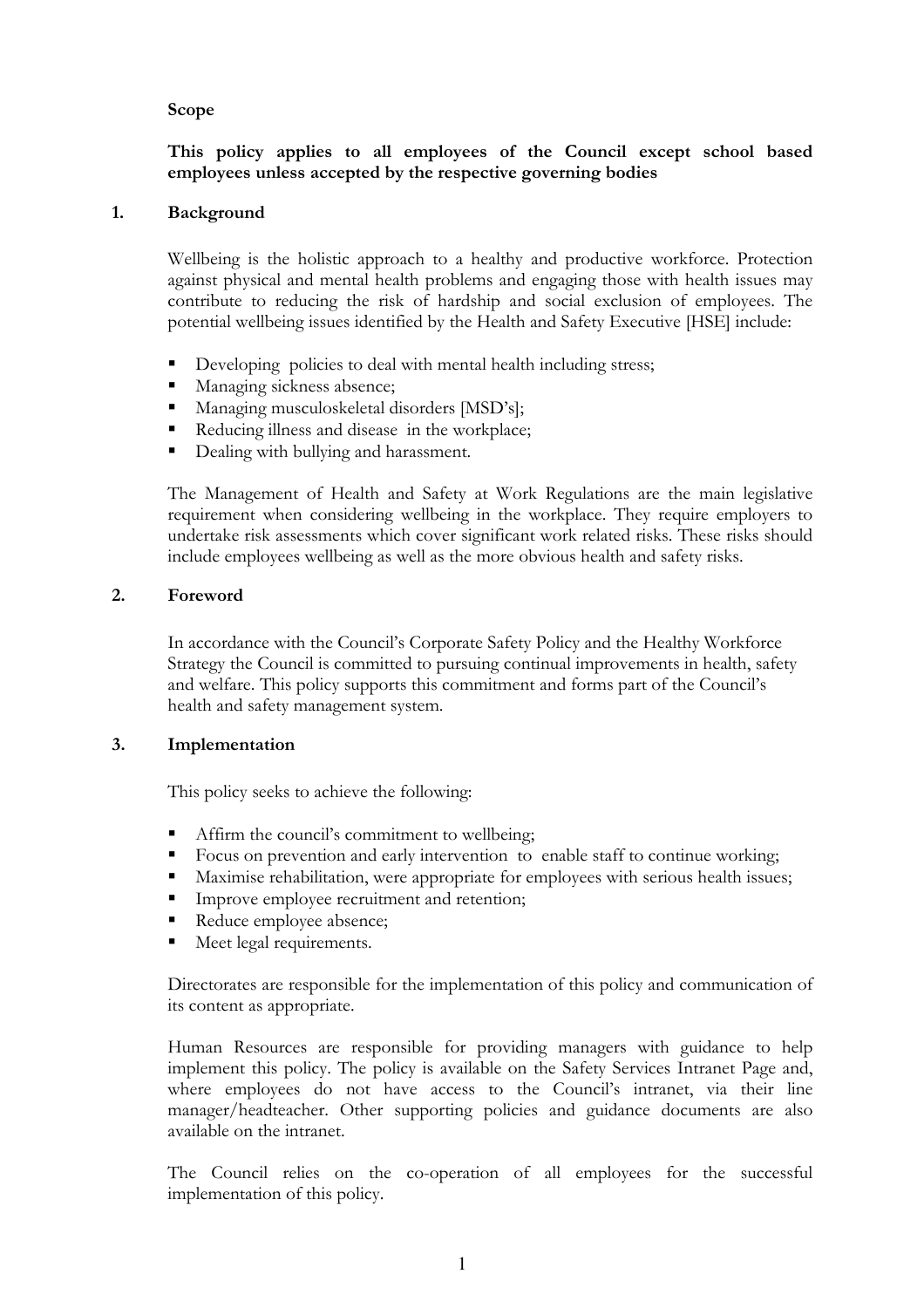A review of this policy was undertaken two years after its implementation. Further reviews will be undertaken every three years or where significant changes in legislation or working practices deem this appropriate.

## 4. Roles and Responsibilities

## 4.1 Directors and Heads of Service

 Directors and Heads of Service are ultimately responsible and accountable to the Chief Executive for ensuring this policy is issued to their management team.

## 4.2 Managers and Headteachers

 Managers and Headteachers are responsible for achieving the objectives of this policy where relevant to their area of service delivery and are responsible for ensuring that:

- The information contained within this policy is implemented and complied with;
- Wellbeing needs are included in risk assessments and specific needs of individuals are met through the use of the Employee Development Review (EDR);
- Control measures and management systems are introduced to reduce any potential risks to a reasonable level;
- They co-operate and work with Human Resources, Occupational Health and Safety Services to ensure that employees experiencing wellbeing issues are supported in their employment;
- They attend training courses relevant to employee health and cascade relevant information, instruction and training to staff;
- They monitor work loads, job content and employee capabilities (including competency) to minimise the impact of work on employee wellbeing
- They ensure that bullying and harassment is not tolerated in the work area.

## 4.3 Employees

Employees must ensure that:

- This policy is complied with;
- They raise issues regarding their health and wellbeing with their line manager/head teacher and participate in support programmes;
- They cooperate to enable their manager/headteacher to formulate and implement effective wellbeing management systems;
- Their own health and safety and that of others are not put at risk by their actions.

## 4.4 Human Resources

Human Resources will:

- Develop and manage employee assistance programmes to support wellbeing such as counselling, physiotherapy and change management strategies based on early intervention;
- Give guidance to managers/headteachers on wellbeing issues;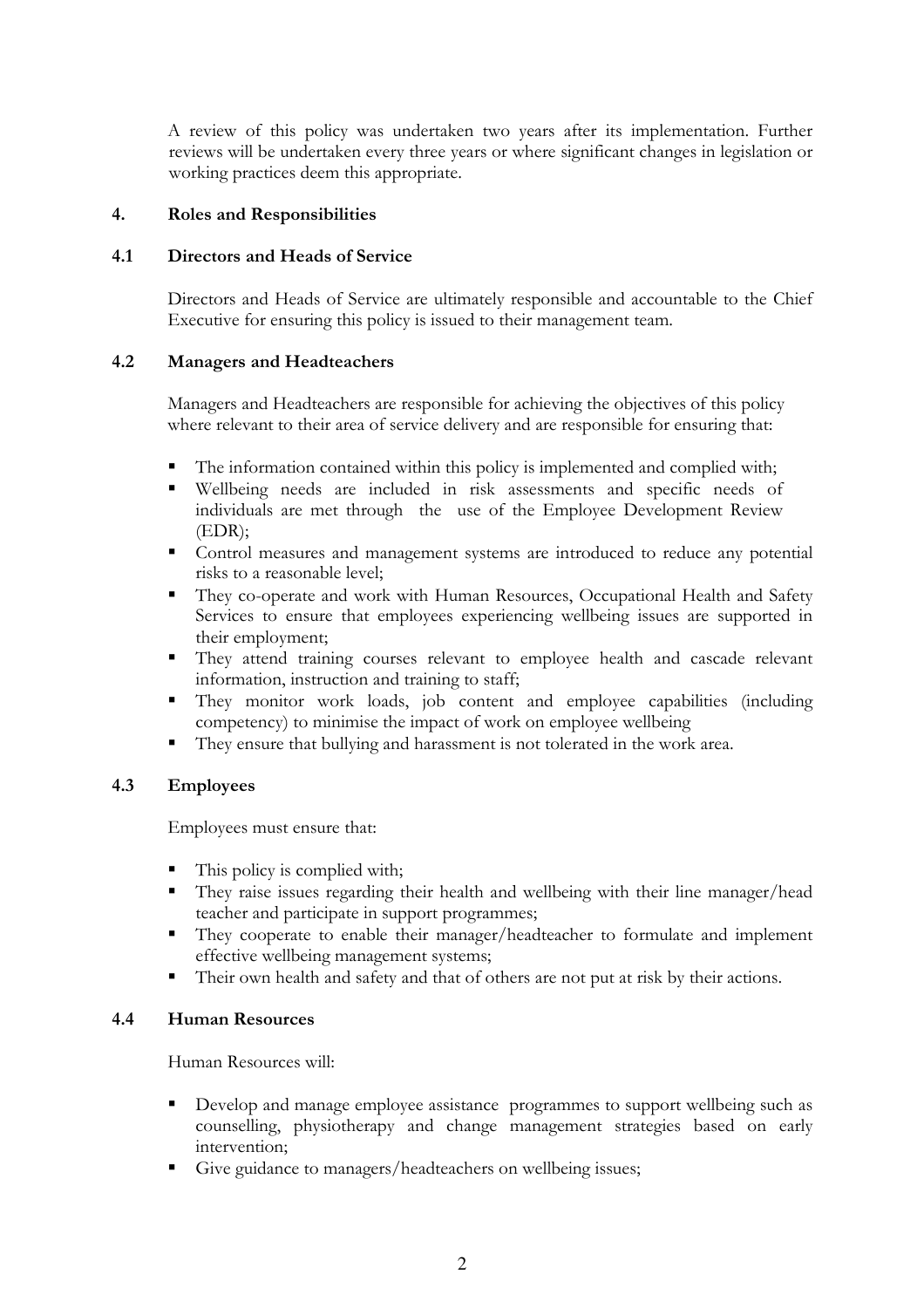- Monitor the effectiveness of measures to address wellbeing and collate sickness absence statistics;
- Provide advice and support managers on individual wellbeing issues including return to work guidance, case conferences and requirements of other legislation;
- Through Learning and Development Service deliver appropriate wellbeing training.

## 4.5 Safety Services

Safety Services will:

- Support managers/head teachers and Human Resources with the completion of risk assessments;
- Assist with the completion of workplace assessments as requested. Typically this will include, room layout, heating and ventilation and display screen equipment;
- Advise managers/head teachers on aids and adaptations which may be required to enable employees to continue working;
- Develop guidance notes as appropriate on work activities and health and safety legislation.

## 4.6 Occupational Health

Occupational Health will:

- Support employees who are experiencing wellbeing issues;
- Work with managers/head teachers, Human Resources and Safety Services to provide employee assistance programmes including physiotherapy, counselling and case conferences;
- Provide information on general health, illnesses and work related diseases.

## 5. Arrangements

## 5.1 Approach

The council will use the management standards devised by the HSE as a basis for handling wellbeing issues. This is by consideration of the following:

## Demands

- Employees are given adequate and achievable demands in relation to their agreed hours of work;
- Employees skills and abilities are matched to the demands of their job both at the initial recruitment stage and reviewed subsequently at employee development review;
- Jobs are designed to be within the capabilities of a range of employees;
- Employees concerns about their work environment are considered.

## Controls

- Employees where possible within service demands have control over their pace of work;
- Employees are encouraged to use their skills and initiative whilst undertaking their work;
- The Council will encourage and support employees in developing their skills;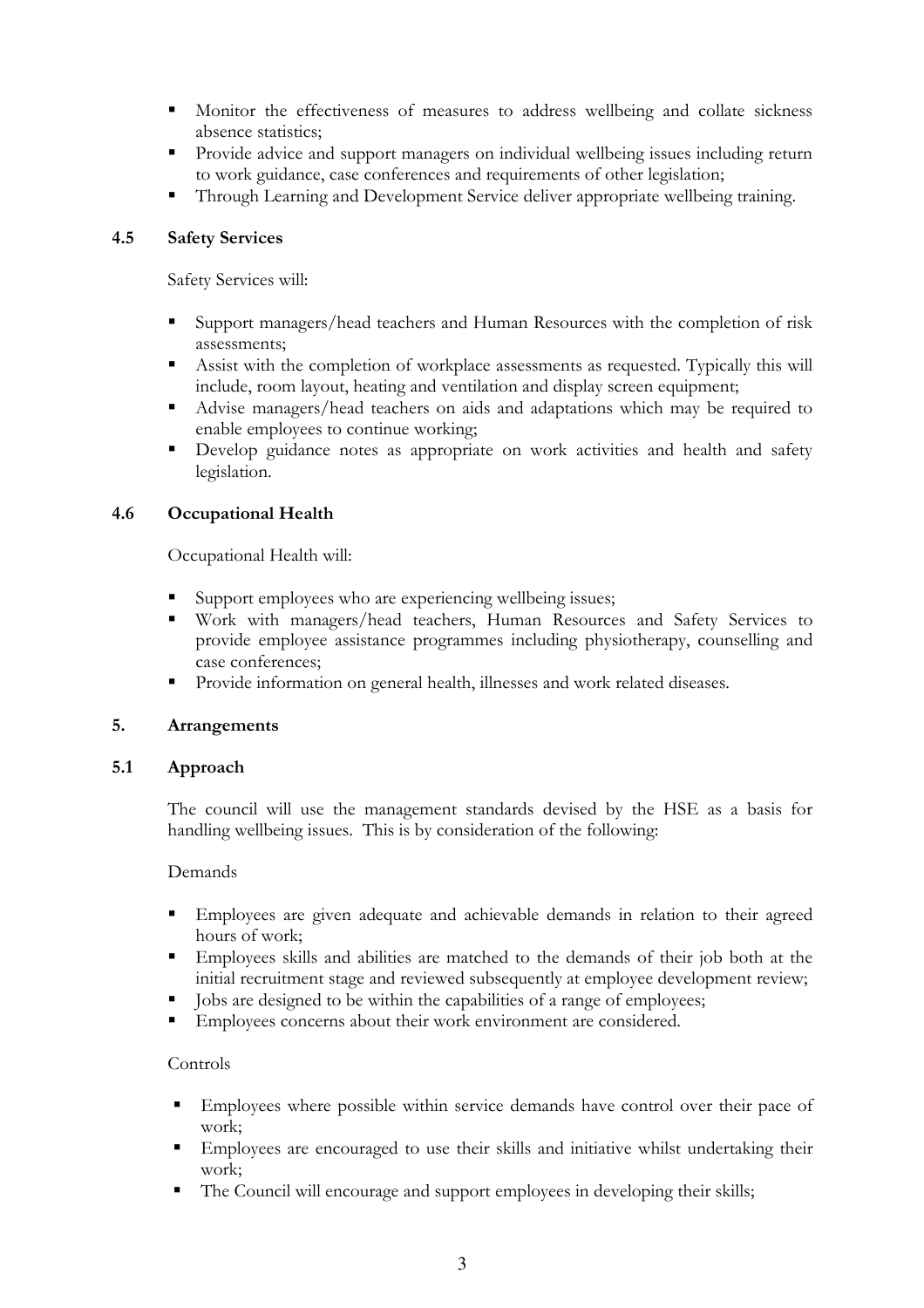Within service demands employees are consulted over their working patterns.

## Support

- The Council has developed policies and procedures which are available to adequately support employees. These can be readily accessed via the intranet or via line managers for employees without intranet access;
- Systems should be developed and be in place for managers to respond locally to any individual concerns;
- Employees should receive regular and constructive feedback from managers;
- Employees are given the information on what support is available and how and when to access it.

## Relationships

- The Council promotes positive behaviours at work to avoid conflict and ensure fairness;
- To prevent or resolve unacceptable behaviour there are agreed policies and procedures which are available to all staff;
- Systems are in place for employees to report unacceptable behaviour and for management staff to deal with this behaviour.

## Role

- Employees are provided with information which enables them to understand their role and responsibilities;
- Employees are able to raise concerns about any uncertainties or conflicts they may have regarding their role and responsibilities;
- Within the Council the different requirements of a role are assessed to determine competency.

## Change

- Employees will be provided with information to enable then to understand the reasons for proposed changes;
- **Management** will ensure adequate consultation on changes and give employees the opportunity to influence proposals;
- Employees will be made aware of the probable impact of any changes in their jobs. They will also be given training to support any changes in their jobs;
- Employees are made aware of timetables for changes and have access to support during the changes.

Employees are all individuals and flexibility of the Council's management tools allows for individual and workplace needs to be assessed on this basis. Personal or work problems can impact on the wellbeing of an individual employee and cannot easily be separated out.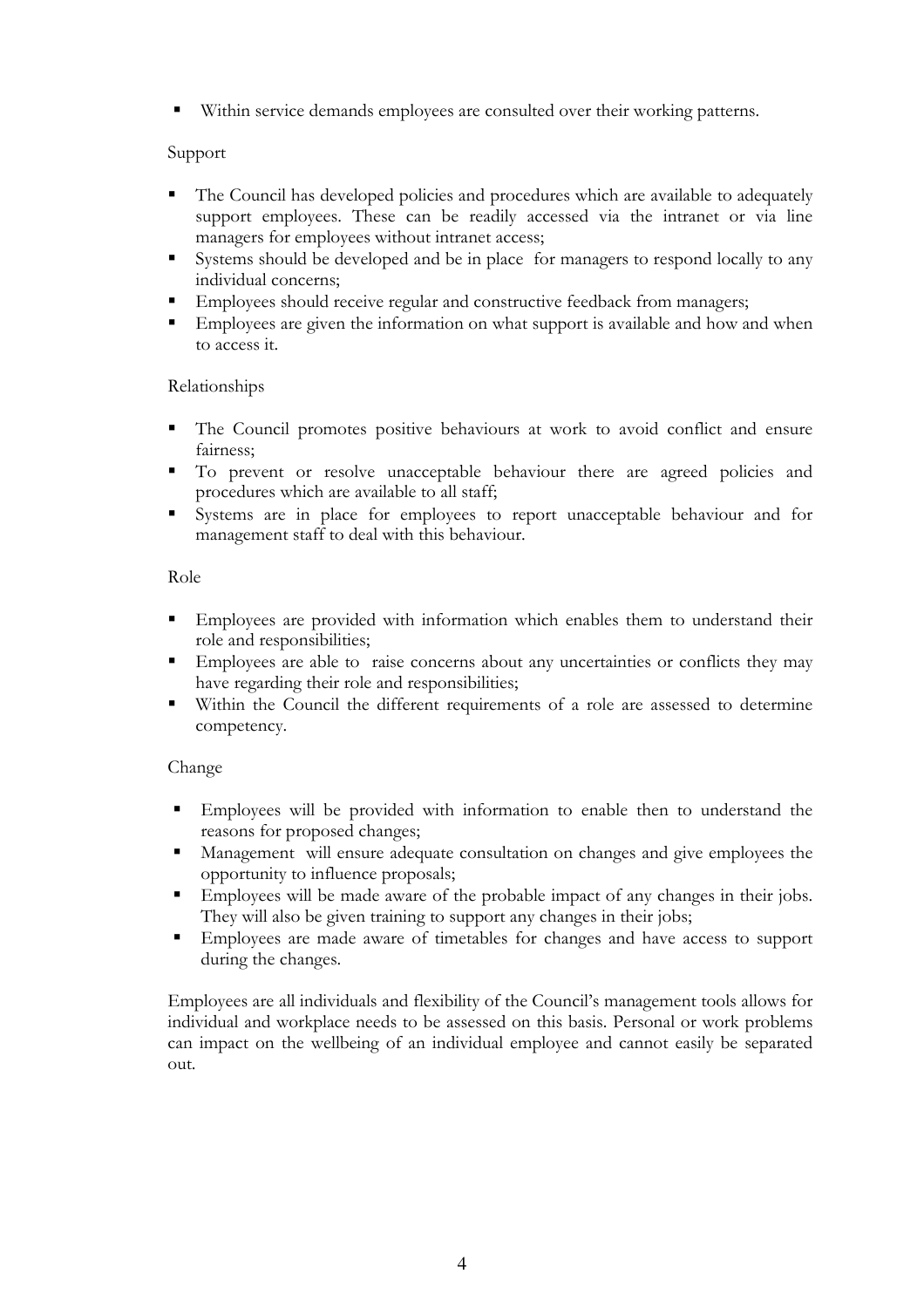## 5.2 First Point of Contact

Line managers are essential first points of contact as they may recognise a change in an individual that they themselves may not have realised. They are then in a position to take the appropriate action. Factors which may affect an individual may be categorised as:

Work

- Nature of the work;
- Hours worked:
- Definition of the role;
- Physical or mental capability;
- Unrealistic challenges and deadlines;
- Perceived bullying or harassment;
- Concerns regarding changes in the workplace.

#### Personal

- Difficult relationships;
- Family or personal health issues;
- Bereavement or financial concerns.

## 5.3 Policies and Guidance Documents

To undertake this management task, managers must be aware of the following supporting policies/guidance on:

- Attendance management The Attendance at Work Policy and Procedure, and guidance notes for managers are available via the Human Resources Intranet Site. The aim of the policy is to give clear guidance for employees and managers on attendance management;
- Musculoskeletal disorders (MSD) This package of guidance documents, available via the Safety Services Intranet Site, looks at the physical effects on employees from physical work and/or interaction with equipment;
- Bullying and harassment The Bullying and Harassment Policy is available via the Human Resources Intranet Site. The council is quite specific in that bullying of any kind is not acceptable behaviour.

Whilst specific policies do not exist for managing mental health, illness and disease, the council is committed to reducing this in improving the wellbeing of staff. Further detailed below:

## Mental Health

There are a wide range of mental health conditions. Within the workplace these are usually manifested in the form of stress, anxiety or depression. If effectively managed then employees can undertake normal day to day life which includes the ability to perform in their working environment. Mental health conditions are not always reported as people may feel there is a stigma attached. The Council endeavours to support its employees as necessary. Mental health conditions, wherever possible, will be handled the same as physical, in terms of personalised risk assessment/plan approach.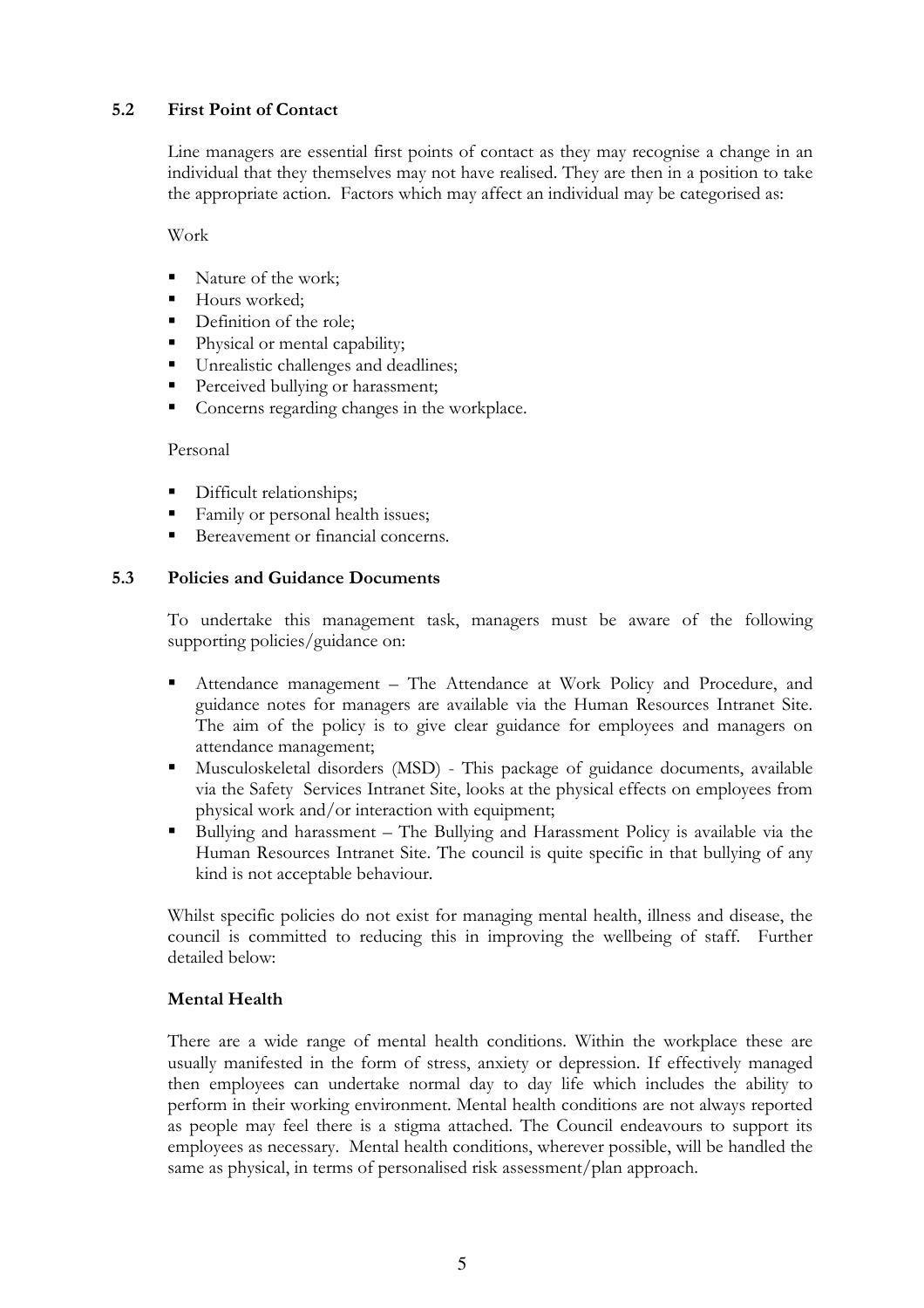## Illness and Disease Reduction

Occupational Health can offer advice on conditions that are most commonly faced by employees in the execution of their work. Managers/headteachers must seek advice where they are unclear as to how a condition should be managed in the workplace. This can be over the telephone, via e-mail or by meeting face to face. Where there are wider implications then a case conference with Human Resources and Occupational Health may be useful.

Where managers/headteachers are unsure as to whether a referral is appropriate they must contact the Occupational Health Unit for guidance. If a fit note has been received the unit can offer guidance, particularly where the note makes specific recommendations. Managers/headteachers are asked to seek guidance/make a referral to the unit as appropriate.

Where the illness/disease may have been caused by work then Safety Services must be contacted to assist with investigation, risk assessment and control measure implementation.

Some conditions must be reported under the Reporting of Injuries Diseases and Dangerous Occurrence Regulations (RIDDOR), further information can be found in the Accident/Incident Reporting Guidance Document. Stress is not reportable under RIDDOR, even if there is a fit note indicating work as a contributory factor. Individual referrals should still be made to Human Resources/Occupational Health as appropriate.

#### 5.4 Tools

Effective wellbeing of employees will be assisted by the use of effective communication. The Council operates an open door policy to all employees to discuss wellbeing issues with their manager at any time. Should an employee be reluctant to speak to their manager, arrangements can be made to speak to an alternative officer/manager or external service provider where appropriate. Additional to this, formal communication channels include:

- Team briefings agendas to include team, directorate and authority wide updates;
- Supervision person centred update to include workload and any issues the employee wishes to raise;
- Grapevine (corporate communication tool with items of interest available across all functions);
- Directorate diagonal slice an opportunity for individuals to meet with the director.

## Employee Engagement Strategy

Includes:

- An annual workforce survey which is anonymous and asks a wide range of questions which address the majority of the HSE management standards as well as other pertinent issues faced by the council. The results are used to monitor employee satisfaction;
- Suggestion schemes again can be anonymous and encourage employees to contribute towards efficiencies and factors affecting their employment.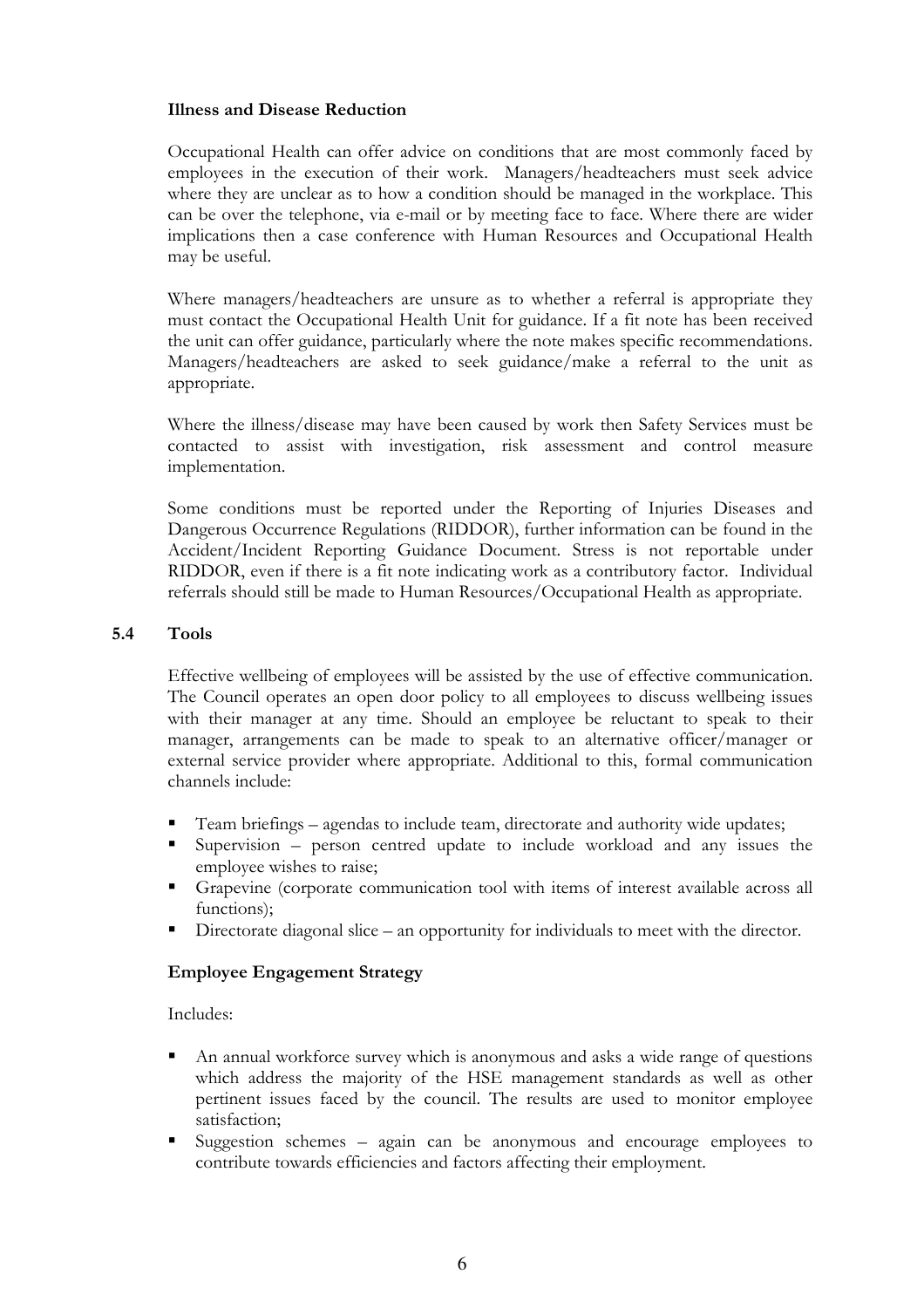## Employee Development Reviews

 These are conducted every six months or no less than twelve months in certain services (due to the occupation, location and number of hours worked) by managers with their staff. They provide the opportunity for the manager and employee to have a two way discussion. The review identifies a summary of the employee's performance during the review period. It also focuses on operational and related development objectives, future plans, considering the aims and aspirations for the Council and the employee, identification of training needs and a review of training undertaken over the EDR period. Wellbeing issues are also considered and a summary of any agreed actions recorded on the EDR form. The HSE Management Standards have been incorporated into the EDR guidance for managers as per paragraph 5.1.

## Competency Based Recruitment

- Job Outlines and Person Specifications accompany all vacancy notifications. These allow individuals to determine if a role is suitable for them and their career aspirations;
- Skill testing also forms part of the recruitment management process to identify candidate strengths and weaknesses so effective matching is achieved;
- Qualification checks many roles demand a specified qualification, certificates and licences are checked prior to a job offer being made;
- The council has a competency framework which is used to recruit to identified roles.

## Team Dynamics

- Service and performance plans are developed from localised team agendas and targets. Performance is monitored to identify work pressure and the affects this has on other teams within the department.
- Investors in People The council is committed to and has embedded the principles and processes within the standard empowering staff in their daily work.
- Commitments to training During the EDR process, training requirements are identified for each individual member of the team. The council has a comprehensive training package available, as well as the opportunity for individuals to request formal nationally recognised work related qualifications. Support is offered through financial assistance and time off to attend training according to the requirements of the training and the business needs.
- Flexible working patterns/family friendly policies working patterns are initially determined at the appointments process, but they maybe varied in accordance with the suite of policies available.

To support the proactive wellbeing tools, a reactive package is also in place, as set out in paragraphs 4.4, 4.5, and 4.6.

## Training

The Council currently offers the following training courses.

 Well being awareness – primarily aimed at employees being able to identify stress its causes and triggers and the solutions that can be used for themselves and others.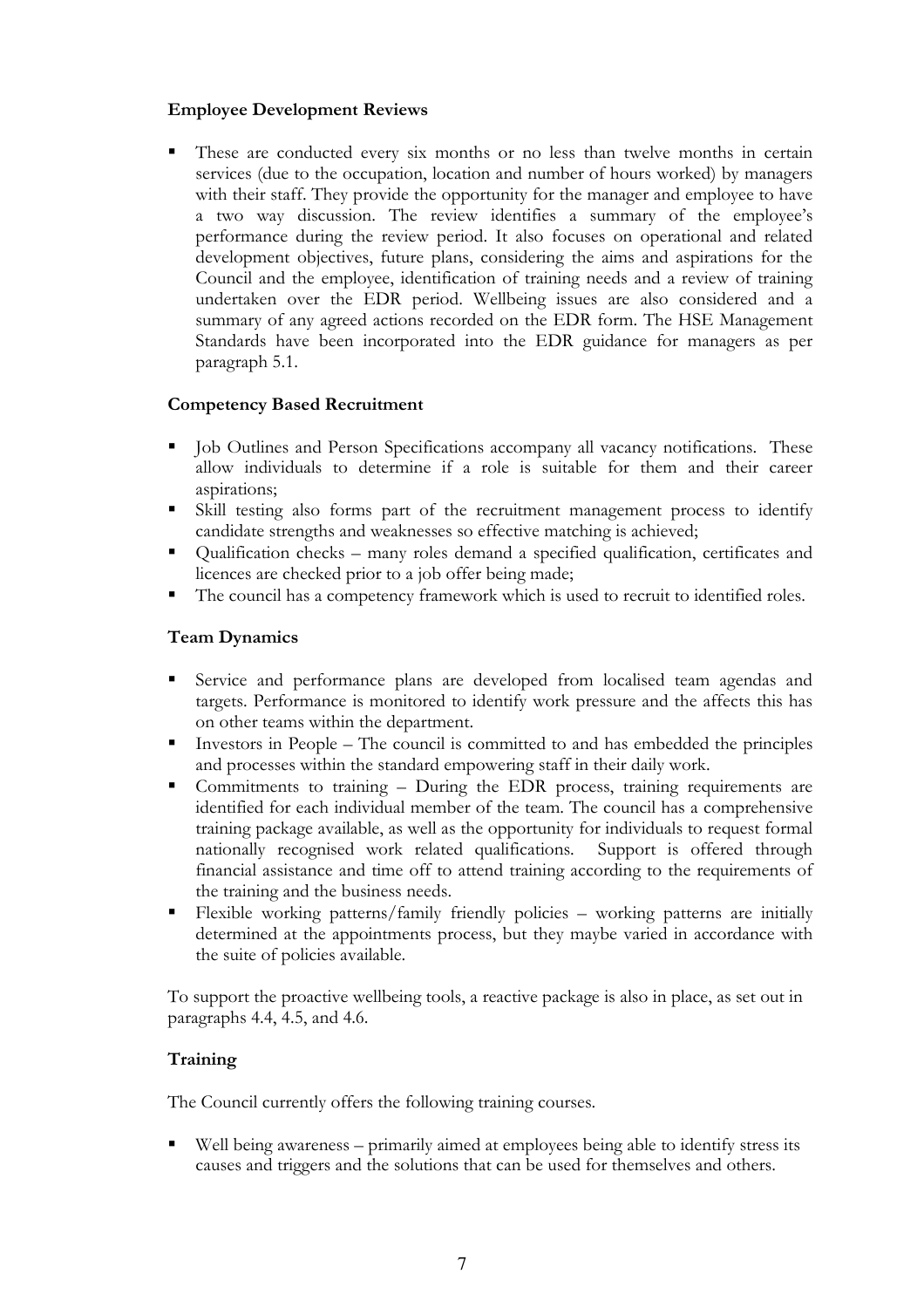Managing Wellbeing in the Workplace – This course is aimed at all levels of manager's with responsibility for managing a team. The course explores practical skills and strategies to manage wellbeing in the workplace in order to maximise performance and reduce sickness absence.

These courses can be requested through the employee development review and are booked through the relevant training co-ordinator. In addition the Managing Wellbeing in the Workplace Course is available through the Leadership Pathways Programme.